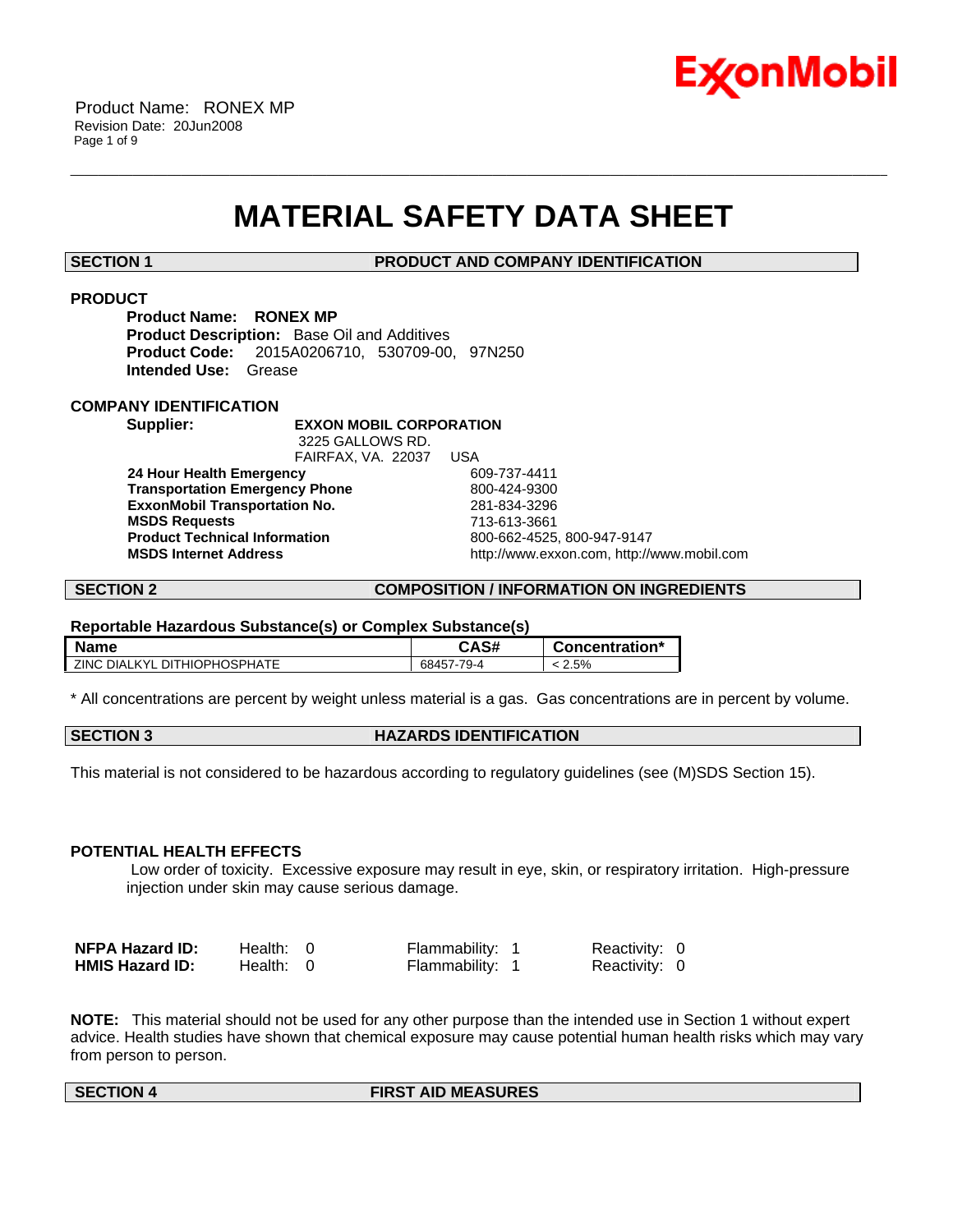

#### **INHALATION**

Under normal conditions of intended use, this material is not expected to be an inhalation hazard.

\_\_\_\_\_\_\_\_\_\_\_\_\_\_\_\_\_\_\_\_\_\_\_\_\_\_\_\_\_\_\_\_\_\_\_\_\_\_\_\_\_\_\_\_\_\_\_\_\_\_\_\_\_\_\_\_\_\_\_\_\_\_\_\_\_\_\_\_\_\_\_\_\_\_\_\_\_\_\_\_\_\_\_\_\_\_\_\_\_\_\_\_\_\_\_\_\_\_\_\_\_\_\_\_\_\_\_\_\_\_\_\_\_\_\_\_\_\_

#### **SKIN CONTACT**

Wash contact areas with soap and water. If product is injected into or under the skin, or into any part of the body, regardless of the appearance of the wound or its size, the individual should be evaluated immediately by a physician as a surgical emergency. Even though initial symptoms from high pressure injection may be minimal or absent, early surgical treatment within the first few hours may significantly reduce the ultimate extent of injury.

#### **EYE CONTACT**

Flush thoroughly with water. If irritation occurs, get medical assistance.

#### **INGESTION**

First aid is normally not required. Seek medical attention if discomfort occurs.

#### **SECTION 5 FIRE FIGHTING MEASURES**

#### **EXTINGUISHING MEDIA**

**Appropriate Extinguishing Media:** Use water fog, foam, dry chemical or carbon dioxide (CO2) to extinguish flames.

**Inappropriate Extinguishing Media:** Straight Streams of Water

#### **FIRE FIGHTING**

**Fire Fighting Instructions:** Evacuate area. Prevent runoff from fire control or dilution from entering streams, sewers, or drinking water supply. Firefighters should use standard protective equipment and in enclosed spaces, self-contained breathing apparatus (SCBA). Use water spray to cool fire exposed surfaces and to protect personnel.

**Hazardous Combustion Products:** Oxides of carbon, Smoke, Fume, Sulfur oxides, Incomplete combustion products, Aldehydes

#### **FLAMMABILITY PROPERTIES**

**Flash Point [Method]:** >200C (392F) [ EST. FOR OIL, ASTM D-92 (COC)] **Flammable Limits (Approximate volume % in air):** LEL: N/D UEL: N/D **Autoignition Temperature:** N/D

#### **SECTION 6 ACCIDENTAL RELEASE MEASURES**

#### **NOTIFICATION PROCEDURES**

In the event of a spill or accidental release, notify relevant authorities in accordance with all applicable regulations. US regulations require reporting releases of this material to the environment which exceed the applicable reportable quantity or oil spills which could reach any waterway including intermittent dry creeks. The National Response Center can be reached at (800)424-8802.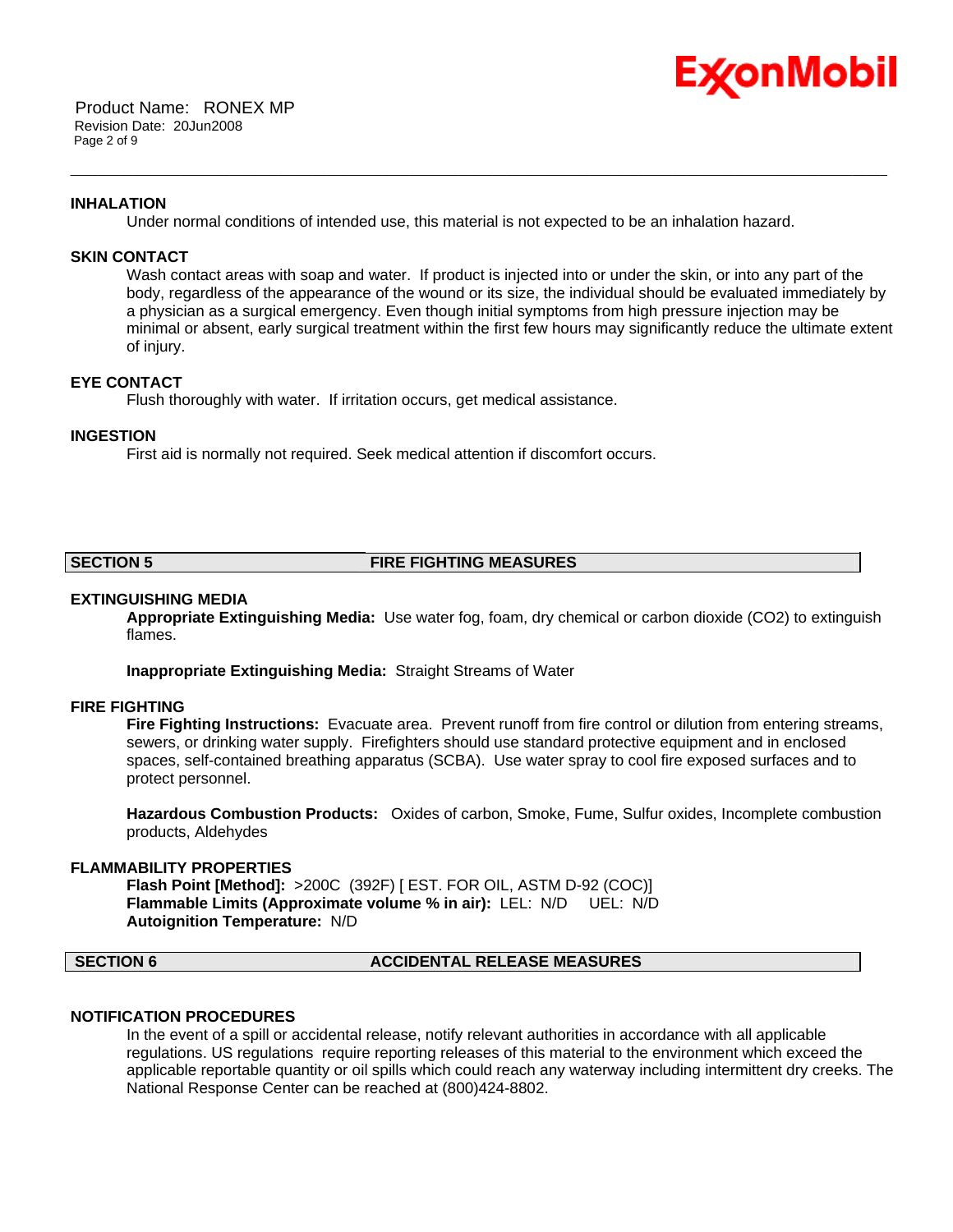

 Product Name: RONEX MP Revision Date: 20Jun2008 Page 3 of 9

#### **SPILL MANAGEMENT**

**Land Spill:** Scrape up spilled material with shovels into a suitable container for recycle or disposal.

\_\_\_\_\_\_\_\_\_\_\_\_\_\_\_\_\_\_\_\_\_\_\_\_\_\_\_\_\_\_\_\_\_\_\_\_\_\_\_\_\_\_\_\_\_\_\_\_\_\_\_\_\_\_\_\_\_\_\_\_\_\_\_\_\_\_\_\_\_\_\_\_\_\_\_\_\_\_\_\_\_\_\_\_\_\_\_\_\_\_\_\_\_\_\_\_\_\_\_\_\_\_\_\_\_\_\_\_\_\_\_\_\_\_\_\_\_\_

**Water Spill:** Stop leak if you can do it without risk. Confine the spill immediately with booms. Warn other shipping. Skim from surface.

Water spill and land spill recommendations are based on the most likely spill scenario for this material; however, geographic conditions, wind, temperature, (and in the case of a water spill) wave and current direction and speed may greatly influence the appropriate action to be taken. For this reason, local experts should be consulted. Note: Local regulations may prescribe or limit action to be taken.

#### **ENVIRONMENTAL PRECAUTIONS**

Prevent entry into waterways, sewers, basements or confined areas.

#### **SECTION 7 HANDLING AND STORAGE**

#### **HANDLING**

Prevent small spills and leakage to avoid slip hazard.

**Static Accumulator:** This material is not a static accumulator.

#### **STORAGE**

Do not store in open or unlabelled containers.

### **SECTION 8 EXPOSURE CONTROLS / PERSONAL PROTECTION**

#### **EXPOSURE LIMIT VALUES**

NOTE: Limits/standards shown for guidance only. Follow applicable regulations.

#### **ENGINEERING CONTROLS**

The level of protection and types of controls necessary will vary depending upon potential exposure conditions. Control measures to consider:

No special requirements under ordinary conditions of use and with adequate ventilation.

### **PERSONAL PROTECTION**

Personal protective equipment selections vary based on potential exposure conditions such as applications, handling practices, concentration and ventilation. Information on the selection of protective equipment for use with this material, as provided below, is based upon intended, normal usage.

**Respiratory Protection:** If engineering controls do not maintain airborne contaminant concentrations at a level which is adequate to protect worker health, an approved respirator may be appropriate. Respirator selection, use, and maintenance must be in accordance with regulatory requirements, if applicable. Types of respirators to be considered for this material include: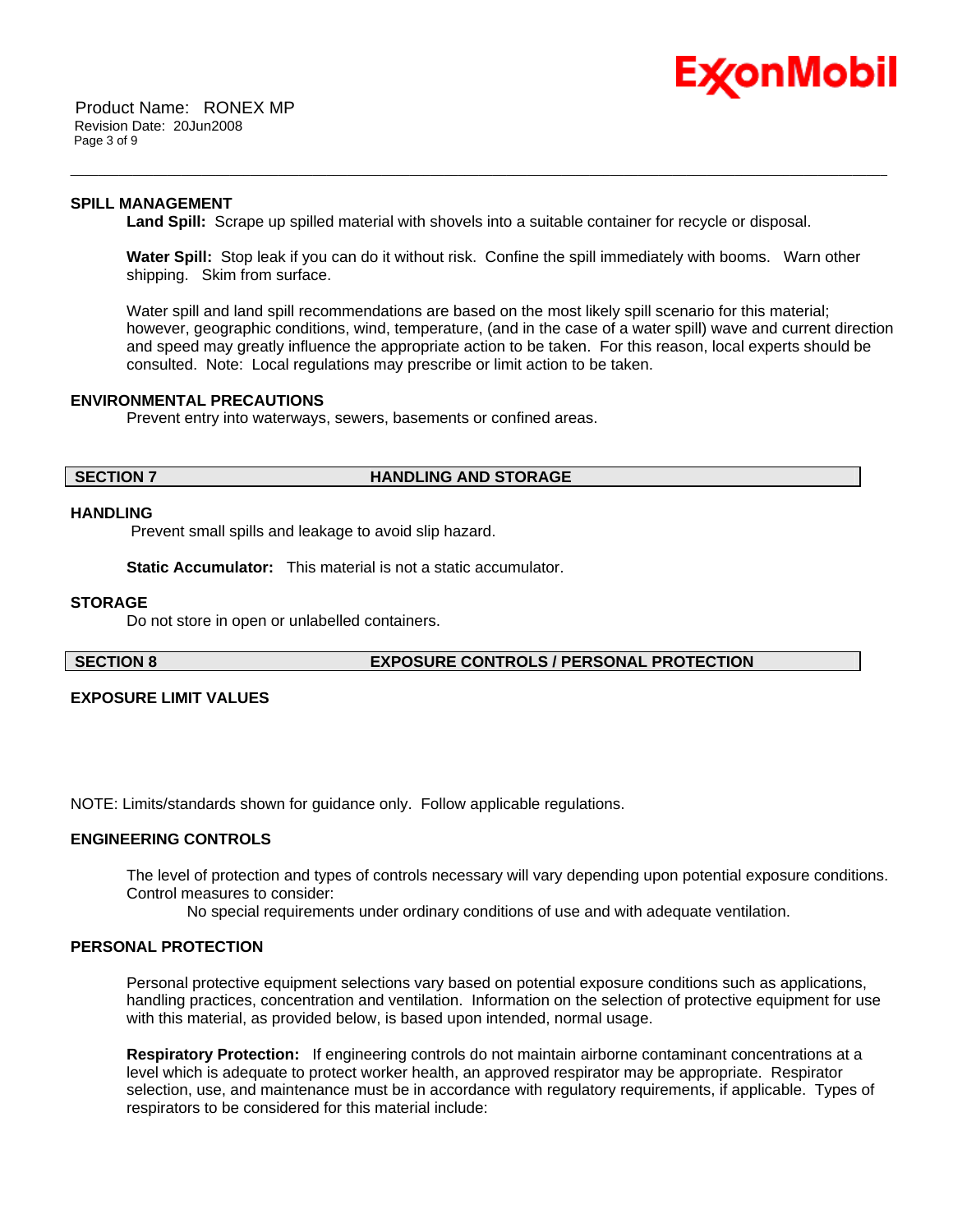

 Product Name: RONEX MP Revision Date: 20Jun2008 Page 4 of 9

No protection is ordinarily required under normal conditions of use and with adequate ventilation.

For high airborne concentrations, use an approved supplied-air respirator, operated in positive pressure mode. Supplied air respirators with an escape bottle may be appropriate when oxygen levels are inadequate, gas/vapor warning properties are poor, or if air purifying filter capacity/rating may be exceeded.

\_\_\_\_\_\_\_\_\_\_\_\_\_\_\_\_\_\_\_\_\_\_\_\_\_\_\_\_\_\_\_\_\_\_\_\_\_\_\_\_\_\_\_\_\_\_\_\_\_\_\_\_\_\_\_\_\_\_\_\_\_\_\_\_\_\_\_\_\_\_\_\_\_\_\_\_\_\_\_\_\_\_\_\_\_\_\_\_\_\_\_\_\_\_\_\_\_\_\_\_\_\_\_\_\_\_\_\_\_\_\_\_\_\_\_\_\_\_

**Hand Protection:** Any specific glove information provided is based on published literature and glove manufacturer data. Glove suitability and breakthrough time will differ depending on the specific use conditions. Contact the glove manufacturer for specific advice on glove selection and breakthrough times for your use conditions. Inspect and replace worn or damaged gloves. The types of gloves to be considered for this material include:

No protection is ordinarily required under normal conditions of use.

**Eye Protection:** If contact is likely, safety glasses with side shields are recommended.

**Skin and Body Protection:** Any specific clothing information provided is based on published literature or manufacturer data. The types of clothing to be considered for this material include:

 No skin protection is ordinarily required under normal conditions of use. In accordance with good industrial hygiene practices, precautions should be taken to avoid skin contact.

**Specific Hygiene Measures:** Always observe good personal hygiene measures, such as washing after handling the material and before eating, drinking, and/or smoking. Routinely wash work clothing and protective equipment to remove contaminants. Discard contaminated clothing and footwear that cannot be cleaned. Practice good housekeeping.

#### **ENVIRONMENTAL CONTROLS**

See Sections 6, 7, 12, 13.

#### **SECTION 9 PHYSICAL AND CHEMICAL PROPERTIES**

**Typical physical and chemical properties are given below. Consult the Supplier in Section 1 for additional data.**

### **GENERAL INFORMATION**

**Physical State:** Solid **Form:** Semi-fluid **Color:** Green **Odor:** Characteristic **Odor Threshold:** N/D

#### **IMPORTANT HEALTH, SAFETY, AND ENVIRONMENTAL INFORMATION**

**Relative Density (at 15 C ):** 0.901 **Flash Point [Method]:** >200C (392F) [ EST. FOR OIL, ASTM D-92 (COC)] **Flammable Limits (Approximate volume % in air):** LEL: N/D UEL: N/D **Autoignition Temperature:** N/D **Boiling Point / Range:** > 316C (600F) **Vapor Density (Air = 1):** N/D **Vapor Pressure:** < 0.013 kPa (0.1 mm Hg) at 20 C **Evaporation Rate (n-butyl acetate = 1):** N/D **pH:** N/A **Log Pow (n-Octanol/Water Partition Coefficient):** > 3.5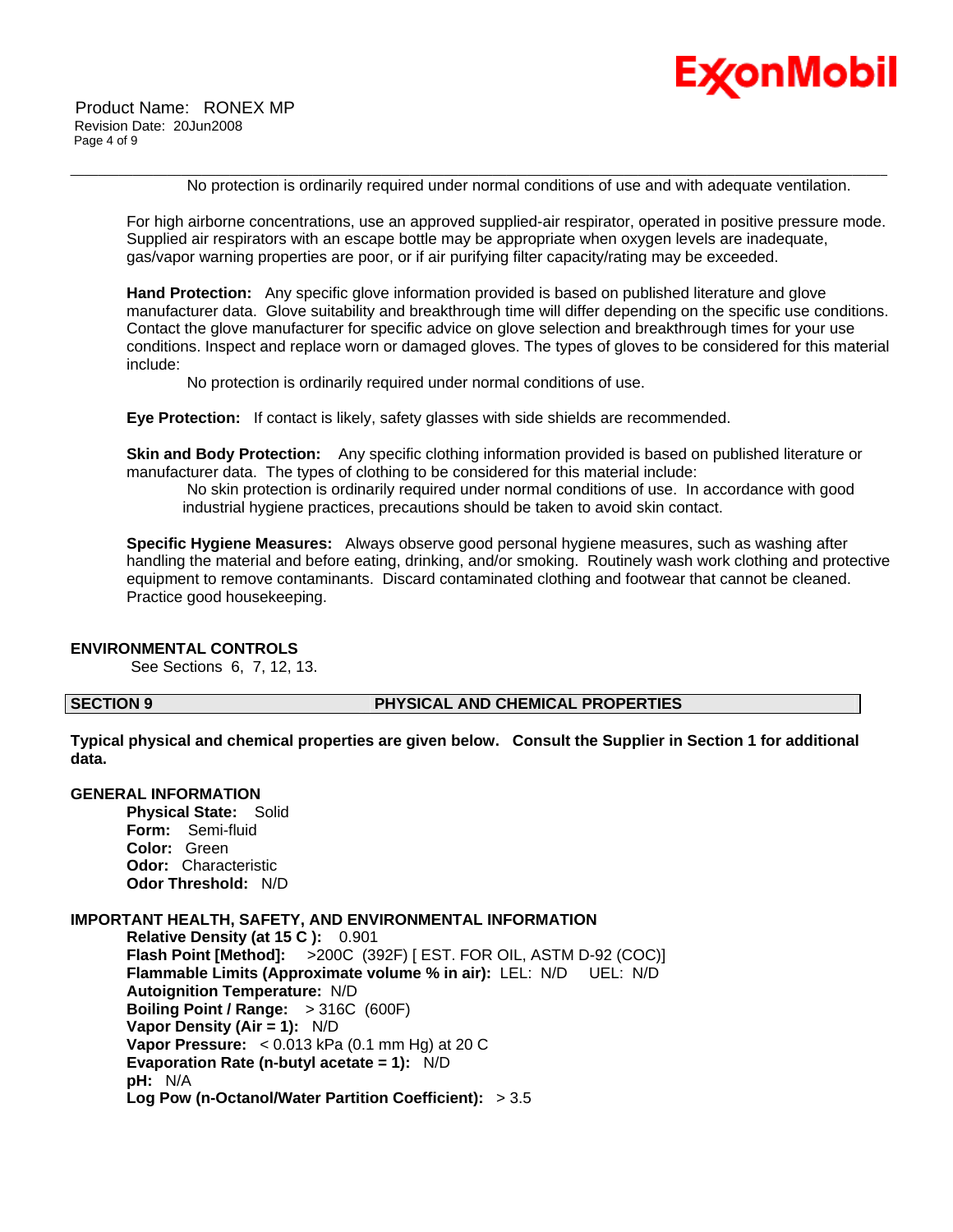

 Product Name: RONEX MP Revision Date: 20Jun2008 Page 5 of 9

> **Solubility in Water:** Negligible **Viscosity:** 115 cSt (115 mm2/sec ) at 40 C **Oxidizing Properties:** See Sections 3, 15, 16.

**OTHER INFORMATION**

**Freezing Point:** N/D **Melting Point:** >246°C (475°F) **DMSO Extract (mineral oil only), IP-346:** < 3 %wt

NOTE: Most physical properties above are for the oil component in the material.

**SECTION 10 STABILITY AND REACTIVITY** 

\_\_\_\_\_\_\_\_\_\_\_\_\_\_\_\_\_\_\_\_\_\_\_\_\_\_\_\_\_\_\_\_\_\_\_\_\_\_\_\_\_\_\_\_\_\_\_\_\_\_\_\_\_\_\_\_\_\_\_\_\_\_\_\_\_\_\_\_\_\_\_\_\_\_\_\_\_\_\_\_\_\_\_\_\_\_\_\_\_\_\_\_\_\_\_\_\_\_\_\_\_\_\_\_\_\_\_\_\_\_\_\_\_\_\_\_\_\_

**STABILITY:** Material is stable under normal conditions.

**CONDITIONS TO AVOID:** Excessive heat. High energy sources of ignition.

**MATERIALS TO AVOID:** Strong oxidizers

**HAZARDOUS DECOMPOSITION PRODUCTS:** Material does not decompose at ambient temperatures.

**HAZARDOUS POLYMERIZATION:** Will not occur.

| <b>SECTION 11</b> | <b>TOXICOLOGICAL INFORMATION</b> |
|-------------------|----------------------------------|
|                   |                                  |

#### **ACUTE TOXICITY**

| <b>Route of Exposure</b>               | <b>Conclusion / Remarks</b>                                                                          |
|----------------------------------------|------------------------------------------------------------------------------------------------------|
| <b>Inhalation</b>                      |                                                                                                      |
| Toxicity: No end point data.           | Minimally Toxic. Based on assessment of the components.                                              |
| Irritation: No end point data.         | Negligible hazard at ambient/normal handling temperatures.<br>Based on assessment of the components. |
|                                        |                                                                                                      |
| Ingestion                              |                                                                                                      |
| Toxicity (Rat): $LD50 > 5000$ mg/kg    | Minimally Toxic. Based on test data for structurally similar<br>materials.                           |
|                                        |                                                                                                      |
| <b>Skin</b>                            |                                                                                                      |
| Toxicity (Rabbit): $LD50 > 5000$ mg/kg | Minimally Toxic. Based on test data for structurally similar<br>materials.                           |
| Irritation (Rabbit): Data available.   | Negligible irritation to skin at ambient temperatures. Based on<br>assessment of the components.     |
|                                        |                                                                                                      |
| Eye                                    |                                                                                                      |
| Irritation (Rabbit): Data available.   | May cause mild, short-lasting discomfort to eyes. Based on<br>assessment of the components.          |

#### **CHRONIC/OTHER EFFECTS**

#### **Contains:**

Base oil severely refined: Not carcinogenic in animal studies. Representative material passes IP-346, Modified Ames test, and/or other screening tests. Dermal and inhalation studies showed minimal effects; lung nonspecific infiltration of immune cells, oil deposition and minimal granuloma formation. Not sensitizing in test animals.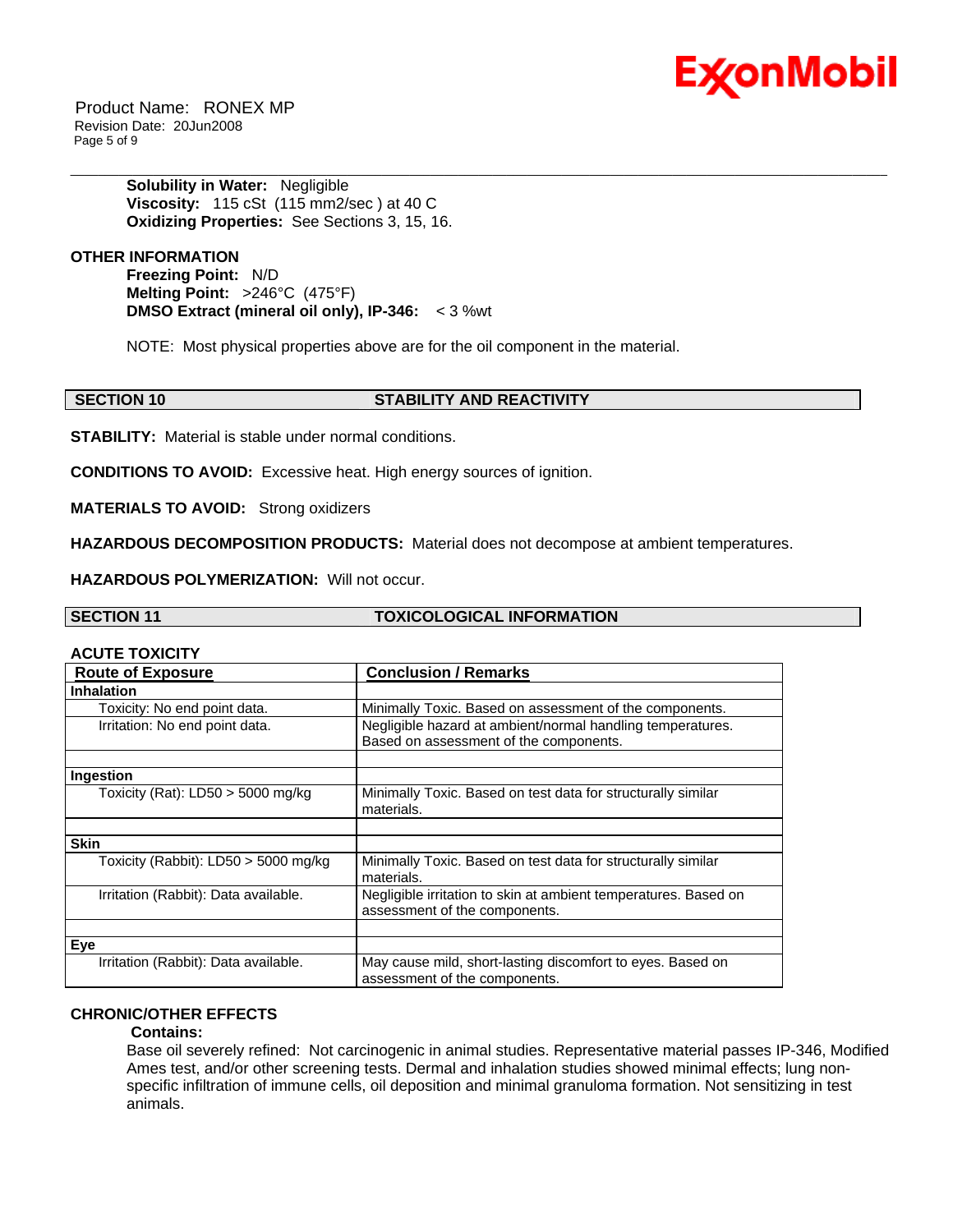

 Product Name: RONEX MP Revision Date: 20Jun2008 Page 6 of 9

Additional information is available by request.

#### **The following ingredients are cited on the lists below:** None.

|                | --REGULATORY LISTS SEARCHED-- |                 |  |
|----------------|-------------------------------|-----------------|--|
| $1 =$ NTP CARC | $3 = IARC 1$                  | $5 = IARC2B$    |  |
| $2 = NTP$ SUS  | $4 = IARC 2A$                 | $6 = OSHA CARC$ |  |

The information given is based on data available for the material, the components of the material, and similar materials.

\_\_\_\_\_\_\_\_\_\_\_\_\_\_\_\_\_\_\_\_\_\_\_\_\_\_\_\_\_\_\_\_\_\_\_\_\_\_\_\_\_\_\_\_\_\_\_\_\_\_\_\_\_\_\_\_\_\_\_\_\_\_\_\_\_\_\_\_\_\_\_\_\_\_\_\_\_\_\_\_\_\_\_\_\_\_\_\_\_\_\_\_\_\_\_\_\_\_\_\_\_\_\_\_\_\_\_\_\_\_\_\_\_\_\_\_\_\_

#### **ECOTOXICITY**

Material -- Not expected to be harmful to aquatic organisms.

#### **MOBILITY**

 Base oil component -- Low solubility and floats and is expected to migrate from water to the land. Expected to partition to sediment and wastewater solids.

#### **PERSISTENCE AND DEGRADABILITY**

### **Biodegradation:**

Base oil component -- Expected to be inherently biodegradable

#### **BIOACCUMULATION POTENTIAL**

 Base oil component -- Has the potential to bioaccumulate, however metabolism or physical properties may reduce the bioconcentration or limit bioavailability.

#### **SECTION 13 DISPOSAL CONSIDERATIONS**

Disposal recommendations based on material as supplied. Disposal must be in accordance with current applicable laws and regulations, and material characteristics at time of disposal.

#### **DISPOSAL RECOMMENDATIONS**

 Product is suitable for burning in an enclosed controlled burner for fuel value or disposal by supervised incineration at very high temperatures to prevent formation of undesirable combustion products.

### **REGULATORY DISPOSAL INFORMATION**

 RCRA Information: The unused product, in our opinion, is not specifically listed by the EPA as a hazardous waste (40 CFR, Part 261D), nor is it formulated to contain materials which are listed as hazardous wastes. It does not exhibit the hazardous characteristics of ignitability, corrositivity or reactivity and is not formulated with contaminants as determined by the Toxicity Characteristic Leaching Procedure (TCLP). However, used product may be regulated.

**Empty Container Warning** Empty Container Warning (where applicable): Empty containers may contain residue and can be dangerous. Do not attempt to refill or clean containers without proper instructions. Empty drums should be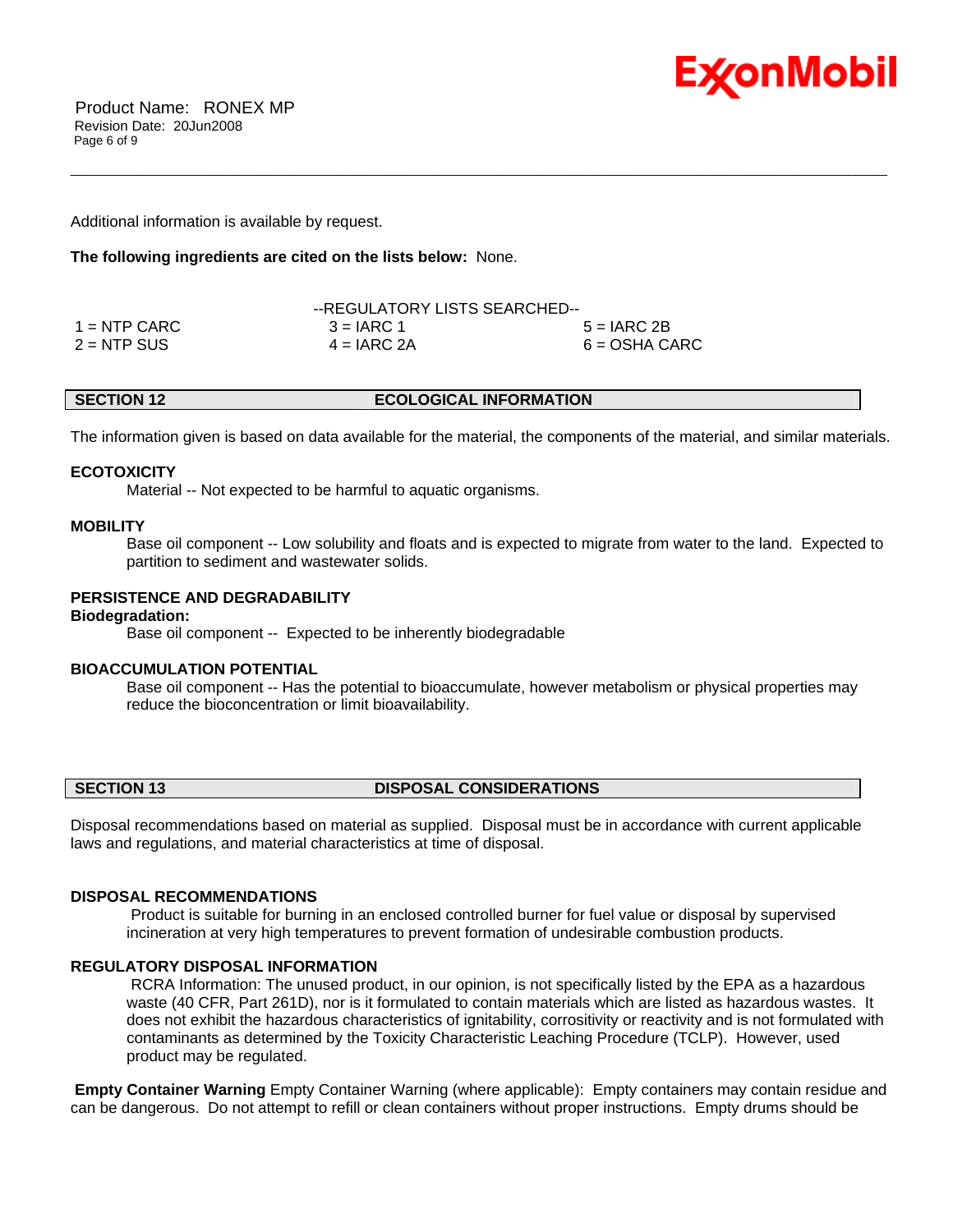

 Product Name: RONEX MP Revision Date: 20Jun2008 Page 7 of 9

completely drained and safely stored until appropriately reconditioned or disposed. Empty containers should be taken for recycling, recovery, or disposal through suitably qualified or licensed contractor and in accordance with governmental regulations. DO NOT PRESSURISE, CUT, WELD, BRAZE, SOLDER, DRILL, GRIND, OR EXPOSE SUCH CONTAINERS TO HEAT, FLAME, SPARKS, STATIC ELECTRICITY, OR OTHER SOURCES OF IGNITION. THEY MAY EXPLODE AND CAUSE INJURY OR DEATH.

\_\_\_\_\_\_\_\_\_\_\_\_\_\_\_\_\_\_\_\_\_\_\_\_\_\_\_\_\_\_\_\_\_\_\_\_\_\_\_\_\_\_\_\_\_\_\_\_\_\_\_\_\_\_\_\_\_\_\_\_\_\_\_\_\_\_\_\_\_\_\_\_\_\_\_\_\_\_\_\_\_\_\_\_\_\_\_\_\_\_\_\_\_\_\_\_\_\_\_\_\_\_\_\_\_\_\_\_\_\_\_\_\_\_\_\_\_\_

**SECTION 14 TRANSPORT INFORMATION** 

- **LAND (DOT)** : Not Regulated for Land Transport
- **LAND (TDG)** : Not Regulated for Land Transport
- **SEA (IMDG)** : Not Regulated for Sea Transport according to IMDG-Code

**AIR (IATA)** : Not Regulated for Air Transport

### **SECTION 15 REGULATORY INFORMATION**

**OSHA HAZARD COMMUNICATION STANDARD:** When used for its intended purposes, this material is not classified as hazardous in accordance with OSHA 29 CFR 1910.1200.

## **NATIONAL CHEMICAL INVENTORY LISTING:** AICS, PICCS, IECSC, TSCA, EINECS

 **Special Cases:**

| Inventory   | <b>Status</b>             |
|-------------|---------------------------|
| KECI        | <b>Restrictions Apply</b> |
| <b>NDSL</b> | <b>Restrictions Apply</b> |

**EPCRA:** This material contains no extremely hazardous substances.

#### **SARA (311/312) REPORTABLE HAZARD CATEGORIES:** None.

#### **SARA (313) TOXIC RELEASE INVENTORY:**

| l Chemical Name        | <b>CAS Number</b> | <b>Typical Value</b> |
|------------------------|-------------------|----------------------|
| <b>ZINC DIALKYL</b>    | 68457-79-4        | $< 2.5\%$            |
| <b>DITHIOPHOSPHATE</b> |                   |                      |

#### **The Following Ingredients are Cited on the Lists Below:**

| l Chemical Name        | <b>CAS Number</b> | <b>List Citations</b> |
|------------------------|-------------------|-----------------------|
| <b>DIPHENYLAMINE</b>   | 122-39-4          | 18<br>5               |
| <b>LZINC DIALKYL</b>   | 68457-79-4        | 13, 15, 17            |
| <b>DITHIOPHOSPHATE</b> |                   |                       |

| --REGULATORY LISTS SEARCHED-- |                |                     |               |  |
|-------------------------------|----------------|---------------------|---------------|--|
| 1 = $ACGIH ALL$               | $6 = TSCA 5a2$ | $11 = CA$ P65 REPRO | $16 = MN$ RTK |  |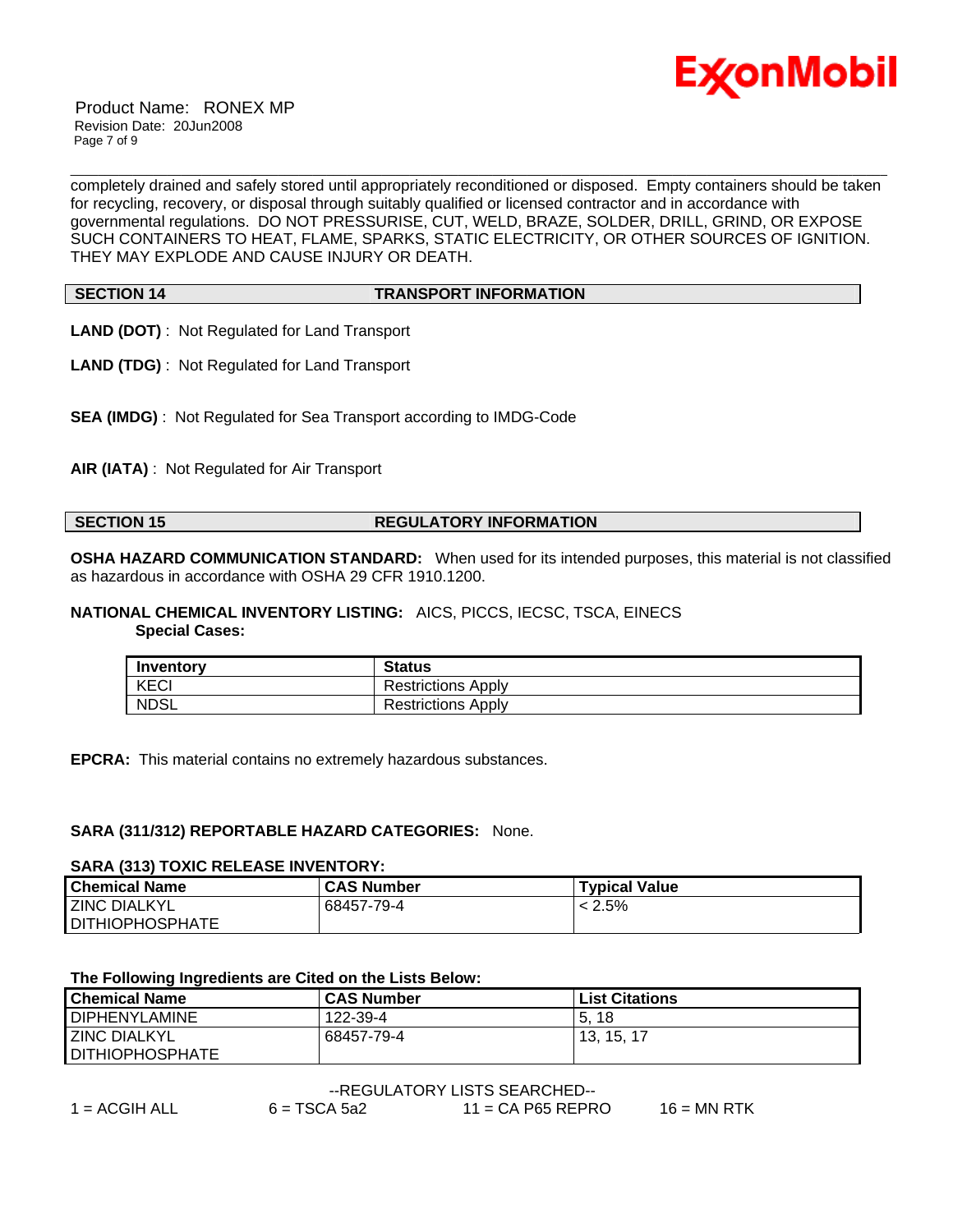

 Product Name: RONEX MP Revision Date: 20Jun2008 Page 8 of 9

| 2 = ACGIH A1   | $7 = TSCA5e$       | $12$ = CA RTK | $17 = NJ RTK$ |  |
|----------------|--------------------|---------------|---------------|--|
| $3 = ACGIH A2$ | $8 = TSCA6$        | $13 = IL$ RTK | $18 = PA$ RTK |  |
| $4 = OSHA Z$   | $9 = TSCA 12b$     | 14 = LA RTK   | $19 = RIRTK$  |  |
| $5 = TSCA 4$   | $10 = CA$ P65 CARC | $15 = M1293$  |               |  |

Code key: CARC=Carcinogen; REPRO=Reproductive

#### **SECTION 16 OTHER INFORMATION**

 $N/D = Not determined$ ,  $N/A = Not applicable$ 

### **THIS SAFETY DATA SHEET CONTAINS THE FOLLOWING REVISIONS:**

Revision Changes:

Section 06: Notification Procedures - Header was modified. Section 01: Product Code was modified. Section 13: Empty Container Warning was modified. Section 08: Hand Protection was modified. Section 11: Dermal Lethality Test Data was modified. Section 11: Oral Lethality Test Data was modified. Section 11: Inhalation Lethality Test Data was modified. Section 05: Hazardous Combustion Products was modified. Section 06: Accidental Release - Spill Management - Water was modified. Section 15: List Citations Table was modified. Section 15: List Citation Table - Header was modified. Section 11: Skin Irritation Conclusion was modified. Section 11: Inhalation Lethality Test Comment was modified. Section 15: National Chemical Inventory Listing was modified. Section 16: Code to MHCs was modified. Section 06: Notification Procedures was modified. Section 15: Special Cases - Header was added. Section 15: Special Cases Table was added. Section 15: Inventory - Header was added. Section 15: Status - Header was added. Section 15: TSCA Class 2 Statement was deleted. ----------------------------------------------------------------------------------------------------------------------------------------------------- ----------------------------------------------------------------------------------------------------------------------------------------------------- The information and recommendations contained herein are, to the best of ExxonMobil's knowledge and belief, accurate

and reliable as of the date issued. You can contact ExxonMobil to insure that this document is the most current available from ExxonMobil. The information and recommendations are offered for the user's consideration and examination. It is the user's responsibility to satisfy itself that the product is suitable for the intended use. If buyer repackages this product, it is the user's responsibility to insure proper health, safety and other necessary information is included with and/or on the container. Appropriate warnings and safe-handling procedures should be provided to handlers and users. Alteration of this document is strictly prohibited. Except to the extent required by law, republication or retransmission of this document, in whole or in part, is not permitted. The term, "ExxonMobil" is used for convenience, and may include any one or more of ExxonMobil Chemical Company, Exxon Mobil Corporation, or any affiliates in which they directly or indirectly hold any interest.

-----------------------------------------------------------------------------------------------------------------------------------------------------

Internal Use Only MHC: 0B, 0B, 0, 0, 0, 0